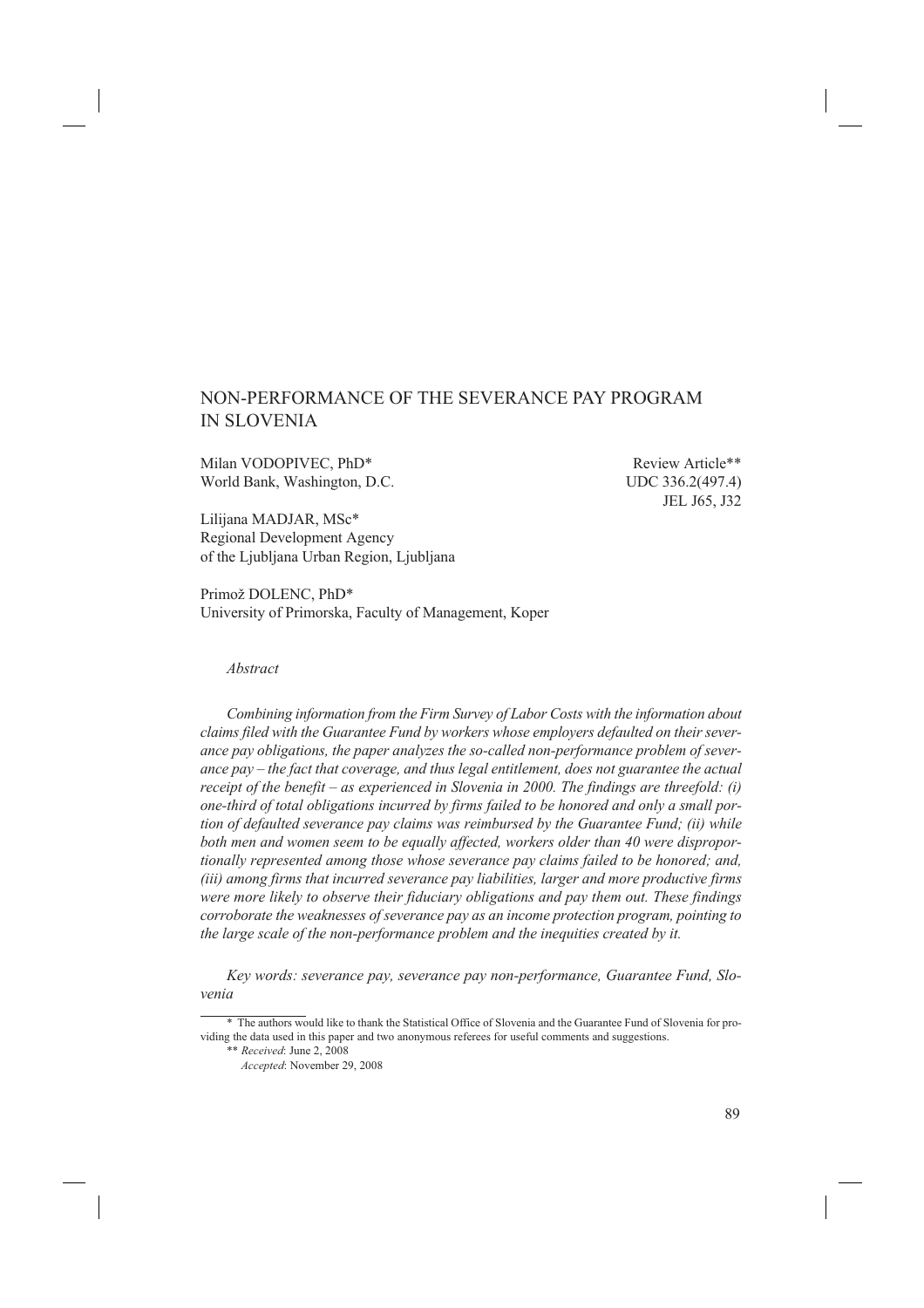#### **1 Introduction**

Widely used in both the developed and developing world, severance pay is the most prevalent form of income compensation in the case of job loss.1 Despite being so widespread, severance pay has been shown not only to create important inefficiencies but also often to fail to provide adequate protection. On the efficiency front, severance pay reduces employment and labor market flows, hinders technological progress and innovations, pushes workers into the informal sector, and creates significant litigation costs (see Addison and Teixeira (2001) for a review of both theoretical and empirical effects). Its scorecard on the income protection front is also rather negative. First, generous severance pay hinders access to formal sector jobs by disadvantaged groups (OECD 1999). Second, the same amount of severance is paid regardless of the duration of the unemployment spell following the separation, resulting in over-payments to workers with short and underpayments to workers with long unemployment spells. And third, severance pay suffers from the so-called non-performance problem – the fact that coverage, and thus legal entitlement, does not guarantee the actual receipt of the benefit.

The non-performance of severance pay is largely an "uncharted territory," as only a handful of studies provide hard empirical evidence about this aspect of severance pay. Because severance is not administered by a public authority, information about the incidence of severance pay obligations as well as about how frequently firms actually honor such obligations is rarely accessible. While ad-hoc evidence exists (for example, from litigation cases where workers are suing their employers because of the non-payment of severance pay), we are familiar with only two studies that report evidence on non-performance, based on micro-data. One is MacIsaac and Rama (2000), who estimate that in the early 1990s only about half of Peruvian workers legally entitled to severance pay received the benefit (MacIsaac and Rama report that the payment was more likely if workers had a written contract and if they worked in a large, unionized firm that paid social security contributions). The other is Mansor *et al.* (2001), who report that Malaysian workers who were laid off in 1998 received 83 percent of the total amount of severance pay that they claimed from their employers.

This paper is an attempt to provide further insights into the severance pay non-performance problem. It focuses on the Slovenian severance pay program and addresses the following three sets of questions:

(a) How severe is the non-performance problem in Slovenia? That is, of total liabilities arising from the payment of severance, what are (i) the share of severance pay paid out by firms, (ii) the share paid out by the Guarantee Fund of Slovenia, and (iii) the share that fails to be paid out?

- (b) In particular, are any groups strongly affected? That is, what is the age and sex composition of workers whose severance pay claims are not honored?
- (c) What are the characteristics of the firms that honor their obligations arising from severance pay in comparison to those that fail to do so?

<sup>1</sup> See Holzmann et al. (2008) for a survey of the incidence of the severance pay around the world and a review of the origin, economic rationale, and current attempts to reform severance pay programs.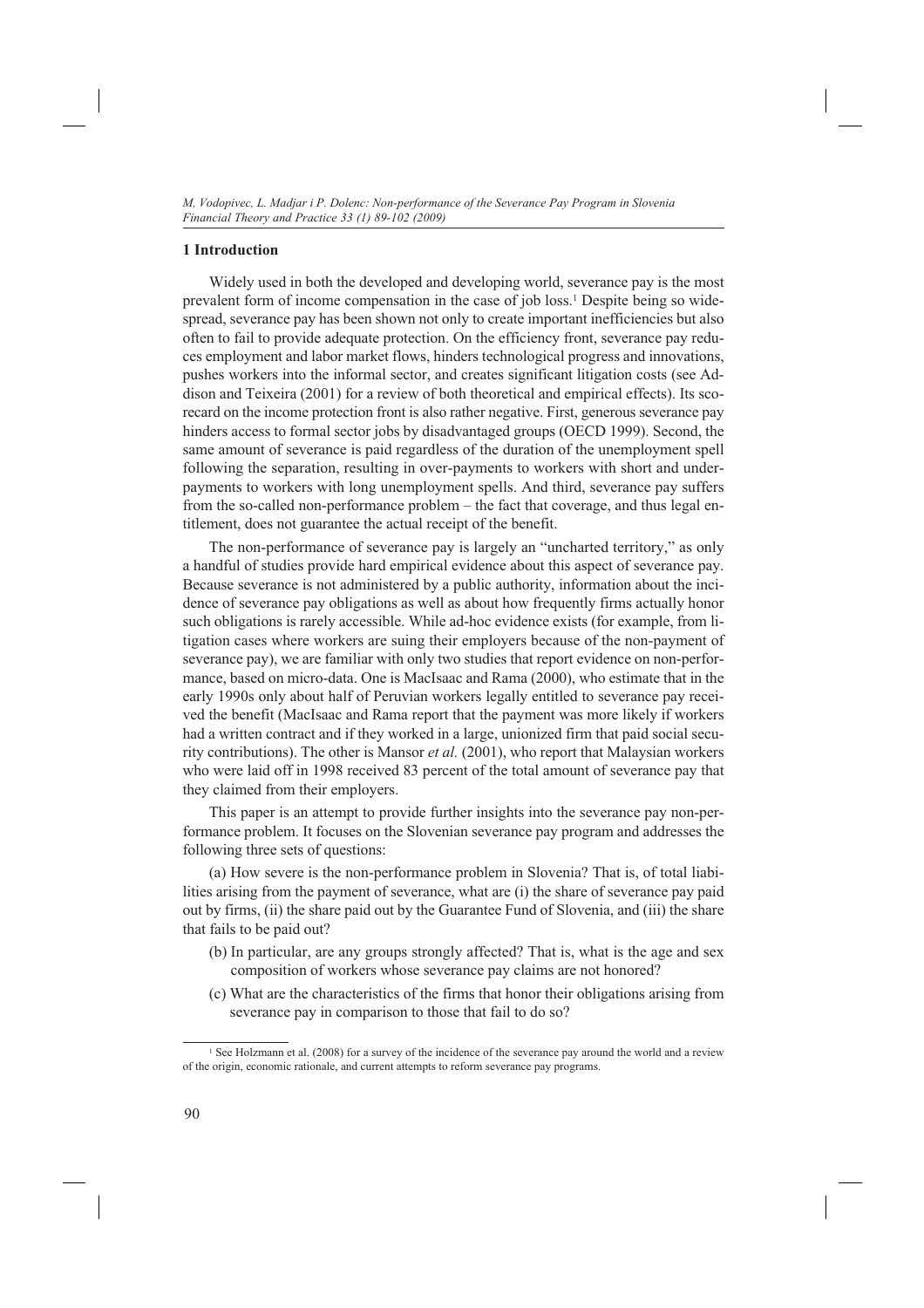Because of information availability, Slovenia is particularly suitable for studying the above questions. First, in 2000 the Statistical Office of Slovenia carried out a survey of labor costs incurred by firms, a survey that among other things provides information about the amount of severance paid out by each firm. Second, Slovenia is one of few transition countries that has introduced a guarantee fund to help the laid-off workers with partial reimbursement of their outstanding severance pay claims, and the information collected by this fund is a valuable source for studying severance pay non-performance.2 These two sources – the Firm Survey of Labor Costs and the Guarantee Fund – are thus complementary, one providing information about severance pay obligations paid out by firms and the other about obligations not paid out by firms. Taken together, the data establish a composite rendering of fulfilled and unfulfilled severance pay obligations in Slovenia.

The main findings of the paper are as follows. First, non-performance of severance pay obligations has been a significant problem in Slovenia, with one-third of total obligations incurred by firms failing to be honored (in 2000, the year focused upon by the study) and only a small portion of non-paid severance pay claims being reimbursed by the Guarantee Fund. Second, while both men and women seem to be equally affected, workers older than 40 were disproportionally represented among those whose severance pay claims were not honored. And third, among firms that incurred severance pay liabilities, larger and more productive firms were more likely to pay them out. These findings corroborate the weaknesses of severance pay as an income protection program, pointing to the large scale of the non-performance problem and inequities created by it.

The paper is organized as follows. Section 2 describes the legal framework of severance pay in Slovenia. Section 3 provides a comparison of severance pay programs in transition countries. Section 4 describes the data and methodology, and Section 5 presents the results of the empirical analysis of the non-performance problem of the Slovenian severance pay program. Section 6 concludes with a summary and policy implications.

#### **2 Description of the legal system of Slovenia's severance pay**

In Slovenia, severance pay is regulated by the Labor Code, the Law on the Public Guarantee Fund, and the Law on Bankruptcy and Liquidation, and is further guided by collective bargaining agreements, as well as individual contracts (on the managerial level). Mandated severance pay is paid to laid-off workers and workers who retire, with the level of pay proportional to the work tenure of the worker with his or her former employer. To address the severance pay non-performance problem, the Guarantee Fund was introduced in 1997, to reimburse at least partially the unpaid severance pay claims of workers.

Slovenia introduced a Labor Code in 1990 and a new one in 2003. The 1990 Labor Code mandated severance for early retirees as well as for redundant workers. While for early retirees the law did not prescribe the amount of severance pay, it did so for redundant workers. For each year of service, workers with at least two years of service were entitled to half of their monthly average wage for every year of service, with the wage

<sup>2</sup> Guarantee Fund also exists in Estonia, Romania and Uzbekistan.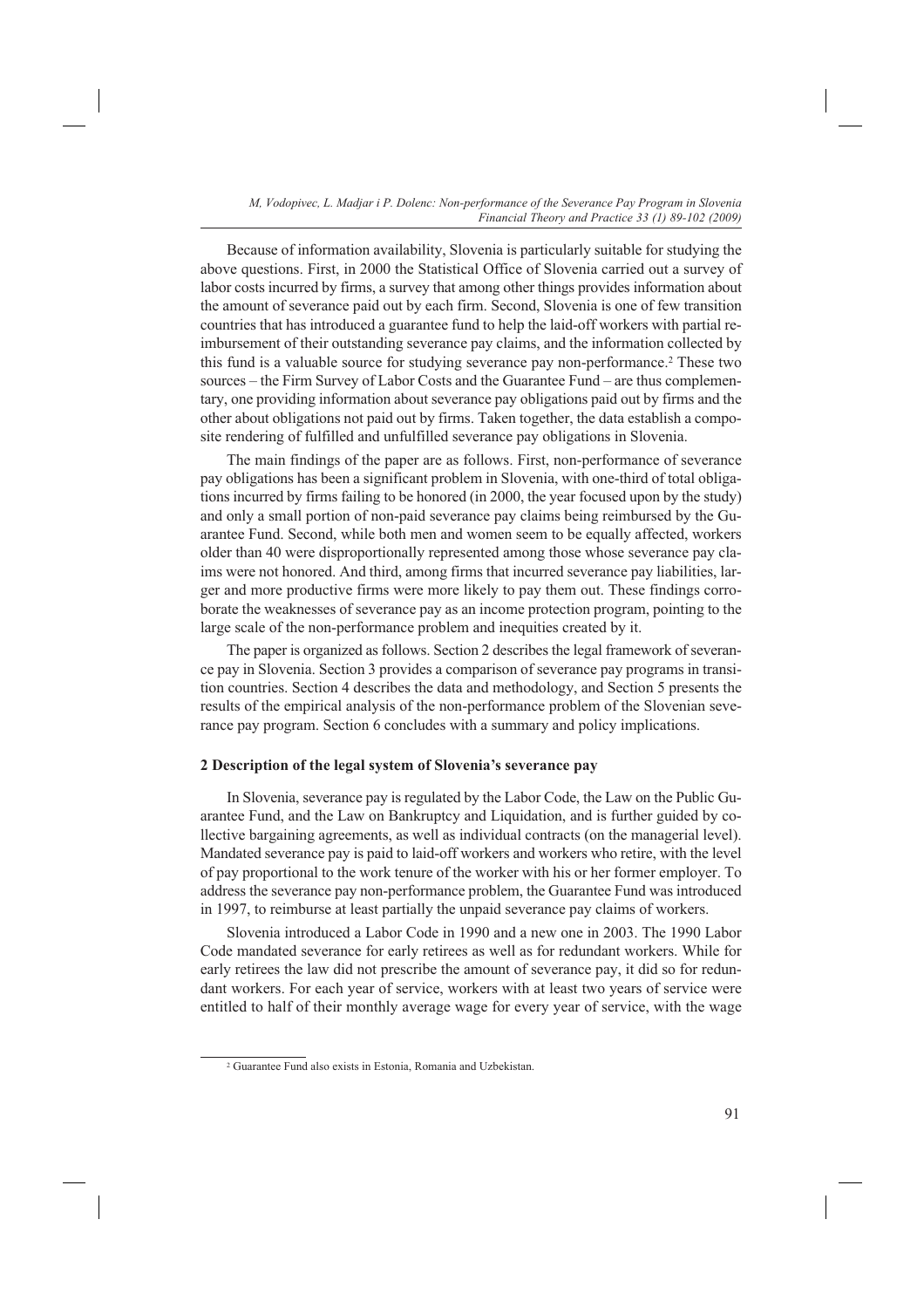determined on the basis of the wage paid in the last three months of employment. Other cases for severance pay were not legally binding.

The 2003 Labor Code significantly differs from the previous one, by defining more precisely the obligations on the part of employers and the rights of workers. Workers are entitled to severance pay if they retire or they are dismissed (either because of business reasons or bankruptcy or even in the case of incompetence). Retired workers are entitled to the severance pay of two average wages, calculated from three-month average wage in Slovenia, or (if more favorable to the employee) two average wages, calculated from his/ her three-month average wage before retirement. In contrast, the basis for the calculation of the severance pay for dismissed workers is the average monthly wage which was received by the employee, or which would have been received by the worker if working, in the last three months before the termination is taken. The employee is entitled to severance pay amounting to:

- 1/5 of the basis for each year of employment with the employer, if the employee has been employed with the employer for more than one and up to five years;
- 1/4 of the basis for each year of employment with the employer, if the employee has been employed with the employer for the period from five to fifteen years;
- 1/3 of the basis for each year of employment with the employer, if the employee has been employed with the employer for the period exceeding fifteen years.

It is worthwhile stressing that also under the 2003 law, the severance pay program remains unrelated to the unemployment insurance program. That is, qualifying workers receive severance pay and, in addition, they also qualify for unemployment insurance benefits (which can be received for up to two years, see van Ours and Vodopivec, 2006).

To protect a worker's rights in the case of a firm's insolvency, in 1997 Slovenia – following the 1980 EU directive 80/987 – introduced the Public Guarantee Fund. Workers, legally entitled to severance pay but unsuccessful in its exaction, can claim partial reimbursement of their severance pay claims from the Fund, with the ceiling on such reimbursements being a monthly minimum wage.3 Moreover, under the 1993 Law on Bankruptcy and Liquidation, workers can sue their former employers that undergo a liquidation or bankruptcy process, with workers' severance pay claims having a priority before other claims (up to a limit – for details, see Kresal Šoltes, 1997).

### **3 Review of severance pay program in transition countries**

In putting Slovenia in an international context, we draw heavily on the Schwab (2003) analysis of 21 transition countries.4 While all these countries mandate severance pay, the

<sup>&</sup>lt;sup>3</sup> Under the 1993 Law on Bankruptcy and Liquidation, workers can sue their former employers that undergo a liquidation or bankruptcy process, with workers' severance pay claims having a priority before other claims (up to a limit – for details, see Kresal Šoltes, 1997).

<sup>4</sup> Three socialist countries (China, North Korea, and Vietnam); eight successor countries of the USSR (Azerbaijan, Estonia, Georgia, Kazakhstan, Latvia, Lithuania, Russia, and Ukraine); five successor countries of Yugoslavia (Bosnia and Herzegovina, Croatia, Macedonia, Serbia and Montenegro, and Slovenia); two successor countries of Czechoslovakia (Czech Republic and Slovak Republic), and three former socialist European countries (Bulgaria, Hungary, and Poland).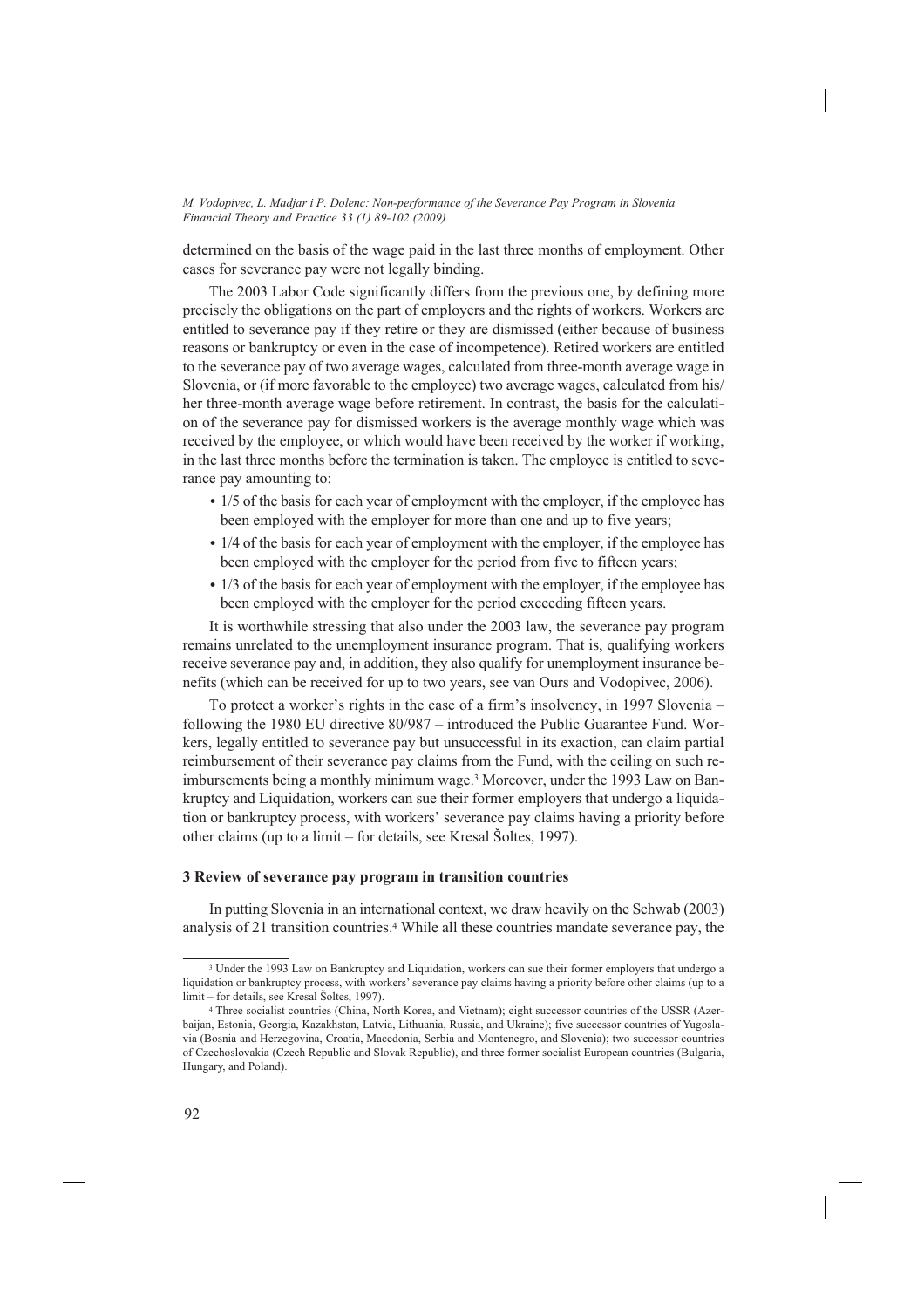countries differ in important details. These include the extent of coverage, eligibility conditions, generosity of benefits and whether benefits should vary with seniority, and what to do when bankruptcy prevents the employer from making severance payments.

*Eligibility.* Transition countries mandate severance pay for economic dismissals such as the employer's liquidation, bankruptcy, or reduction of staff due to economic, technological, structural, or similar changes.<sup>5</sup> Many countries require severance pay only for economic dismissals. These countries include the Czech Republic, Georgia, Hungary, Macedonia, Poland, Serbia, Slovak Republic, Slovenia, and Vietnam. In some other countries, though, workers are also entitled to severance pay for a variety of other dismissals. These other dismissals are generally for individual reasons, such as when the worker proves incompetent for the position or is disabled by health reasons.

Not all dismissed workers, even among those dismissed for economic reasons, are entitled to severance payments. Countries differ in eligibility conditions. One-third of the countries included in our analysis require a minimum length of employment with the firm before a dismissed worker is entitled to severance pay. The required seniority ranges from one to three years for economic dismissals, and up to five years for other dismissals. Slovenia and Vietnam require one year of employment before a worker is entitled to severance pay. Bosnia and Herzegovina, Croatia, and Macedonia require two years of seniority. Hungary requires three years of seniority. Bulgaria requires five year of seniority before a worker is entitled to severance pay for dismissals due to illness (but has no seniority requirements for economic dismissals).

*Level of benefits.* Of the 21 countries included in our analysis, 13 use a sliding scale connected to years of employment – Bulgaria, China, Croatia, Estonia, Hungary, Latvia, Lithuania, Macedonia, North Korea, Poland, Serbia and Montenegro, Slovenia, and Vietnam; severance pay in the rest of the countries included in the study does not vary with seniority. By design, in sliding-scale countries more senior workers are entitled to more generous severance pay. In general, the level of benefits in sliding-scale countries exceeds those in fixed-benefit countries.

*Dealing with the non-performance problem.* A major issue connected with severance pay is the inability of insolvent employers to make severance payments. Fifteen countries have ratified ILO Convention 173, including four transition countries: Latvia, Lithuania, Slovakia, and Slovenia. According to this convention, countries can choose between giving priority to severance pay claims in the employer's bankruptcy proceedings or creating a Guarantee Fund to protect severance-pay claims (together with unpaid wages) – with Slovenia, as mentioned above, opting for both.

<sup>5</sup> Most OECD countries also have mandatory severance pay programs, but some – including Australia, Denmark, Finland, Germany, Japan, Netherlands, New Zealand, Norway, Sweden, and the United States – leave such arrangements to collective bargaining or rely on common law provisions. For example, in the Netherlands, even though the law does not require severance pay, employers often make payments to dismissed workers to avoid legal proceedings for an "obviously unreasonable dismissal." The cantonal courts have even created a statutory-like formula for the amount of severance payments.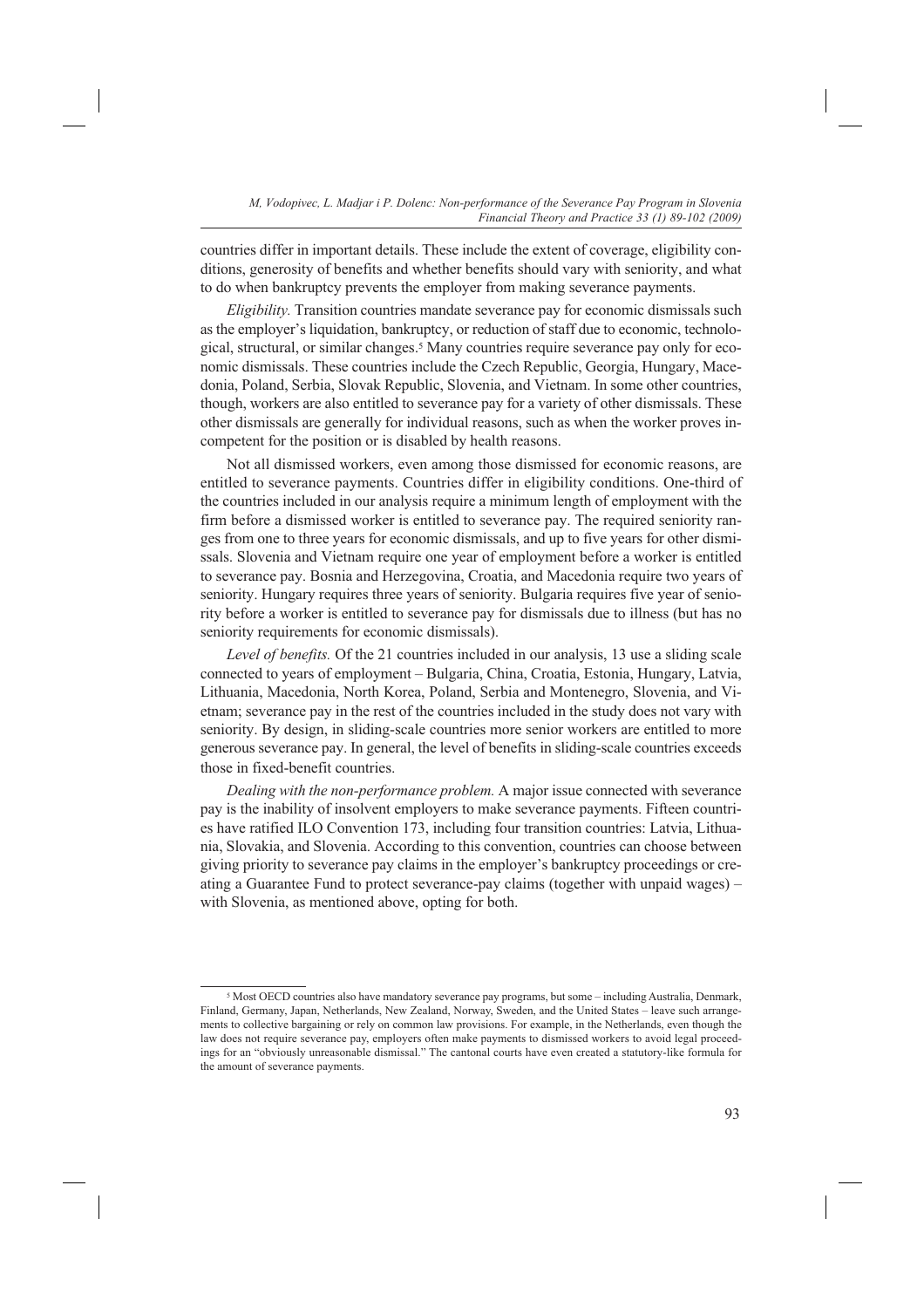#### **4 Data and methodology**

Below we describe the micro-level data sources and methodology used in the empirical analysis of Slovenia's severance pay.

*Data sources.* The following data sources are used:

- (a) Firm-level data were obtained from the 2000 Labor Costs Survey in Slovenia, administered by the Statistical Office of Slovenia. The sample comprised 3,021 enterprises, selected among those with 10 or more workers. Information included severance pay that firms paid both to laid-off and retired workers.
- (b) Individual-level data were gathered from worker requests to the Guarantee Fund of Slovenia in the period from 1994 to 2003. For each individual, data included unpaid severance pay obligations, amount requested from the Fund, amount paid by the Fund, the gender and age of the applicant, and previous employer.
- (c) Firm-level measure of efficiency produced by production function estimation. We used the value of the error term  $-\varepsilon_{ijt}$  – for 2000, obtained by the following OLS estimation of translog production function for Slovenian manufacturing firms for the 1994-2001 period:

$$
ln q_{ijt} = \alpha_0 + \sum_{k=1}^{n} \alpha_k ln \ x_{ijkt} + \frac{1}{2} \sum_{k=1}^{n} \sum_{l=1}^{n} \beta_k ln x_{ijkt} ln x_{ijlt} + \varepsilon_{ijt},
$$

where the inputs  $x_{ijk}$  include measures of labor, capital, and material inputs;  $a_k$  and  $\beta_k$  are, respectively, first- and second-order translog production parameters (i refers to individual firms, *j* to two-digit industry categories, and *t* to time) – see Orazem and Vodopivec (2008) for details of estimation and data sources used.6

*Methodology for the analysis of firm-level determinants of severance pay payout.* To investigate whether firm efficiency and size affect the likelihood of severance pay being paid, given that firms have incurred such costs, that is, that they have laid off workers, we ran a multinomial logit model with the following options for the dependent variable:

- firm did not incur severance obligations (taken as a baseline),
- firm incurred severance obligations and paid them, and
- firm incurred severance obligations and did not pay them.

As explanatory variables, we used efficiency of the firm and firm size. To capture firm size effects, we used a dummy variable indicating whether a firm had more than 100 workers.

<sup>6</sup> Alternative measures of efficiency, obtained via fixed effects and random effects estimation of the above translog production function, yielded similar results.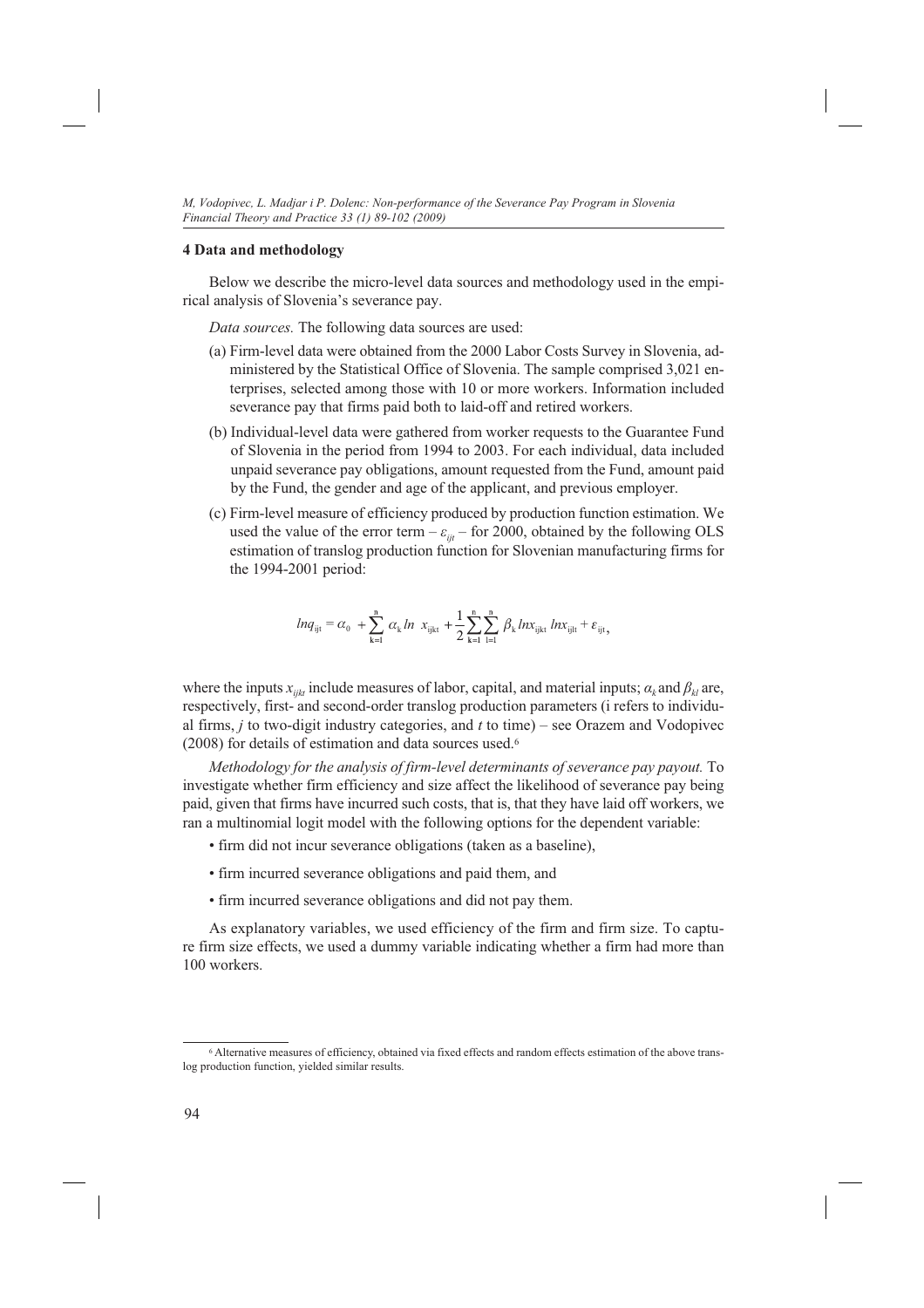# **5 Empirical results**

This section presents the results of our empirical analysis of severance pay non-performance in Slovenia. As explained above, we focus on the following aspects: the severity of the non-performance problem, the composition of workers whose severance pay claims fail to be paid out, and the characteristics of firms that fail to pay their severance pay obligations.

To put these questions in the context, however, let us first present statistics about severance pay liabilities that were paid out. We focus on the year 2000, the year for which we have Labor Cost Survey data. First, the overall amount of severance pay liabilities paid out in 2000 was  $\epsilon$ 17.5 million – 0.085 percent of GDP or 0.2 percent of the total wage bill. While this is a rather modest amount, it certainly is not a negligible one. Second, most of severance pay obligations were paid by large firms; for example, 93 percent of severance pay was paid out by firms with more than 30 workers (see Figure 1). Third, the majority (more than 60 percent) of paid severance pay obligations was incurred in manufacturing (Figure 2), suggesting that in 2000 this sector was still undergoing intense restructuring.

*Figure 1 Paid severance pay – structure by size, 2000 (%)*



*Source: Authors' computations based on the 2000 Labor Cost Survey.*

#### *(a) Severity of severance pay non-performance*

Our results show that in 2000, the non-performance of severance pay posed a serious problem in Slovenia. Out of the total of  $\epsilon$ 27.3 million severance pay obligations,  $\epsilon$ 9.0 million – 33 percent – failed to be honored (by firms that incurred these obligations or by the Guarantee Fund – see Table 1). The role of the Guarantee Fund in helping with unpaid obligations proved to be very limited, as the Fund only reimbursed  $\epsilon$ 0.7 million or 7.2 percent of total unpaid severance pay obligations.7 Indeed, according to its rules (see

<sup>7</sup> It is possible that some workers received additional reimbursement from bankruptcy or liquidation proceeds – we do not have any information about such reimbursements.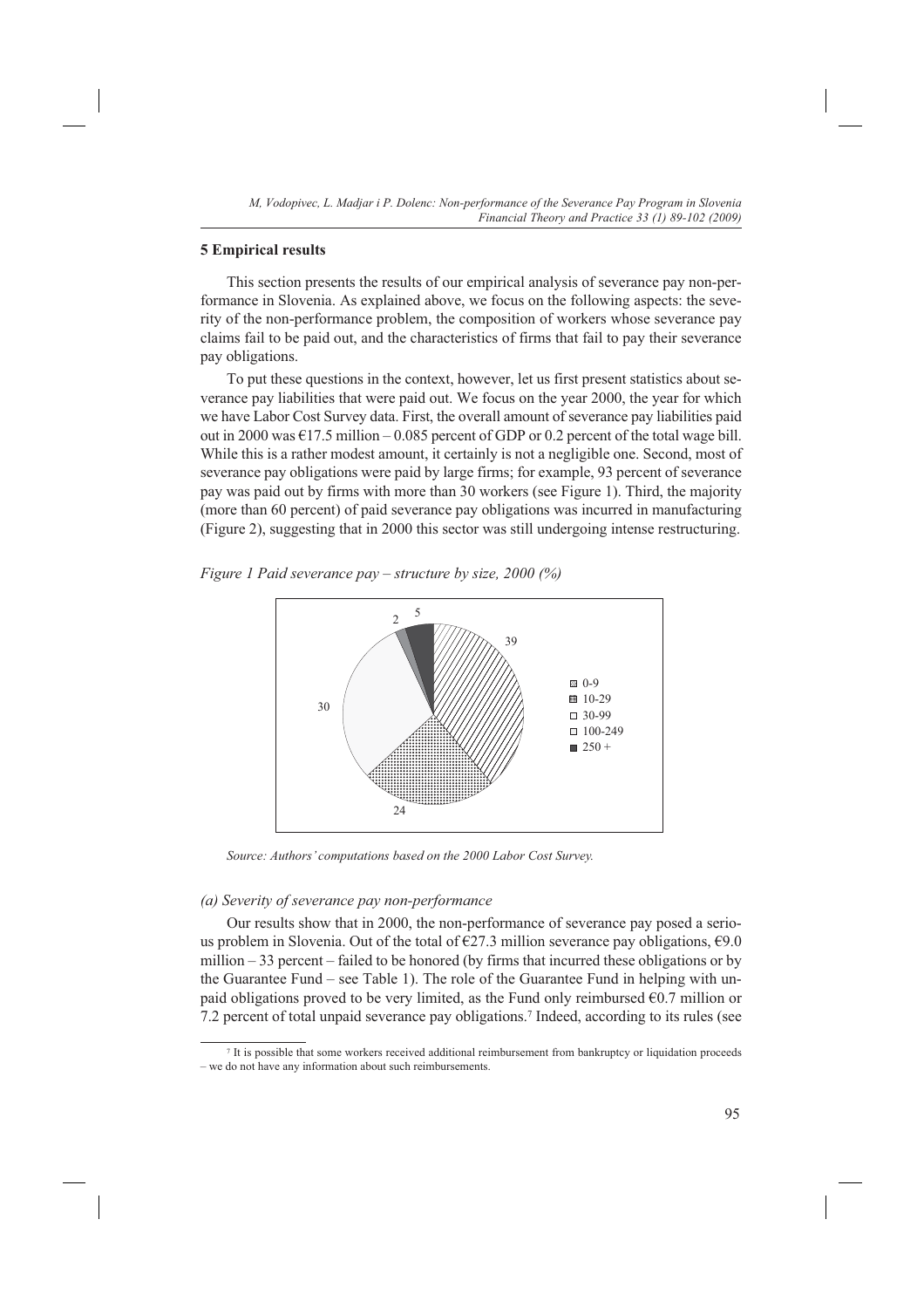*Figure 2 Paid severance pay – structure by industry, 2000 (%)*



*Source: Authors' computations based on the 2000 Labor Cost Survey.*

above), the Guarantee Fund reimbursed unpaid severance pay claims only partially, and so less than 10 percent of the average claim was actually reimbursed (see Figure 3)

|                                              | Amount<br>€<br>million) | <b>Structure</b><br>(%) | <b>Share</b><br>in GDP<br>(%) | Share in<br>worker<br>compensation<br>$\left(\frac{0}{0}\right)$ |
|----------------------------------------------|-------------------------|-------------------------|-------------------------------|------------------------------------------------------------------|
| Payments made by firms                       | 17.5                    | 64.3                    | 0.085                         | 0.162                                                            |
| Reimbursements made by the Guarantee<br>Fund | 0.7                     | 2.7                     | 0.004                         | 0.007                                                            |
| Unpaid severance pay claims                  | 9.0                     | 33.0                    | 0.044                         | 0.083                                                            |
| Total                                        | 27.3                    | 100.0                   | 0.132                         | 0.252                                                            |

*Table 1 Severance pay payments, reimbursements, and unpaid claims, 2000*

*Source: Authors' computations based on 2000 Labor Costs Survey and the Guarantee Fund of Slovenia.*

In the 1990s, the magnitude of the non-performance of severance pay was most likely even larger. Figure 4 shows the number of cases of severance pay reimbursements by the Guarantee Fund in the period from 1994 until 2003. This figure reflects the pattern of transition and suggests that the problem of severance pay non-performance was probably even more serious in the mid-1990s, when the number of workers turning to the Guarantee Fund for reimbursements was more than double the number in 2000. Moreover, in the period from 1994 to 2003 around 43,000 workers failed to receive payment from their former employers despite their legal entitlement.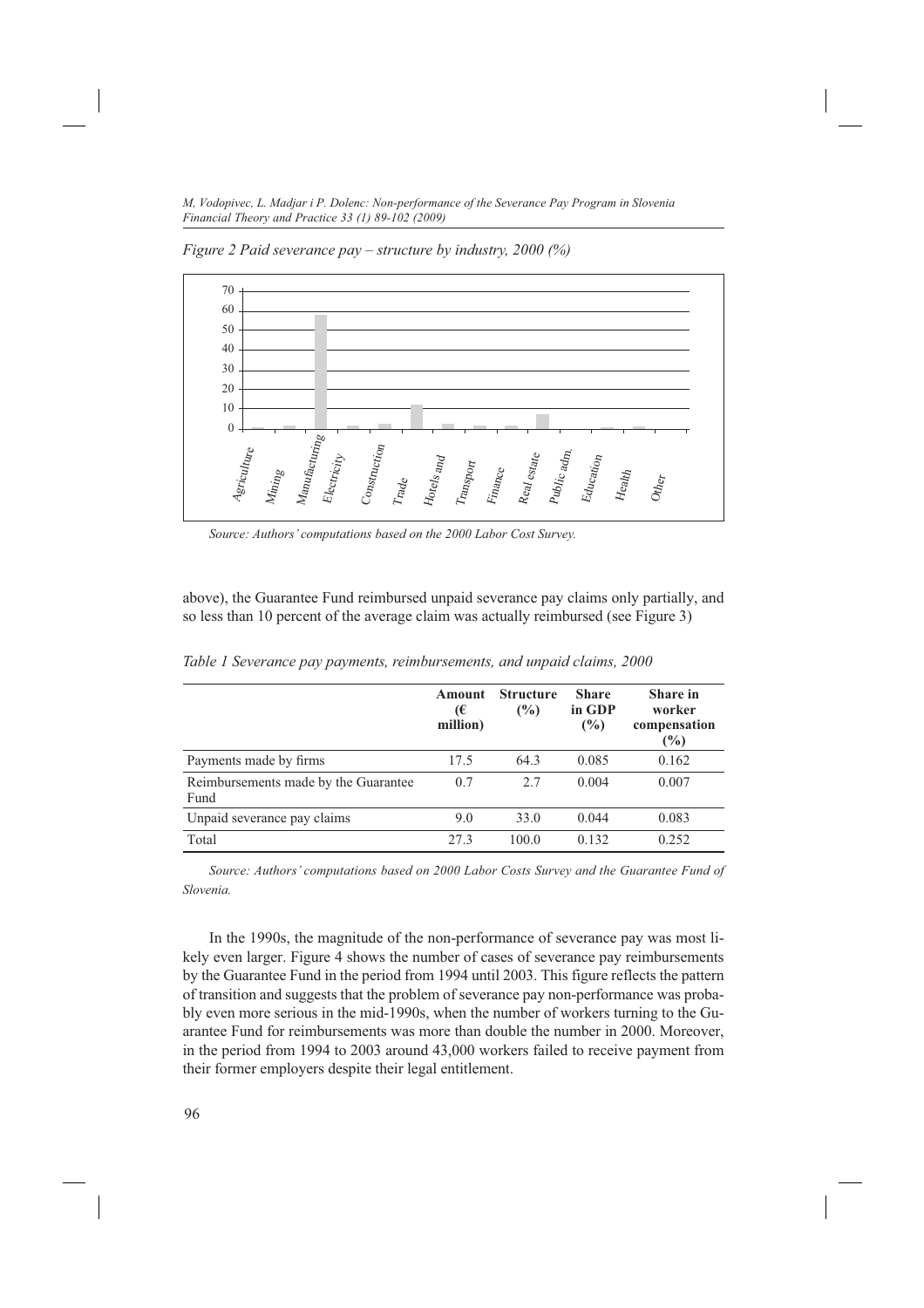*Figure 3: Average severance pay claims and reimbursements, 1994-2003 (€)*



*Source: Authors' computations based on information provided by the Guarantee Fund of Slovenia.*



*Figure 4: Number of cases of reimbursements, 1994-2003*

*Source: The Guarantee Fund of Slovenia.*

# *(b) Which workers are affected by non-performance of severance pay?*

To find out whether some groups of workers were disproportionally affected by severance pay non-performance, we analyzed the composition of workers reporting unpaid severance claims. We found no evidence of differences between men and women, but workers above 40 years were more affected by severance pay non-performance than younger workers.

Figure 5 shows that severance pay non-performance has not affected men and women differently, as the reimbursements to men and women were rather similar in size. Over the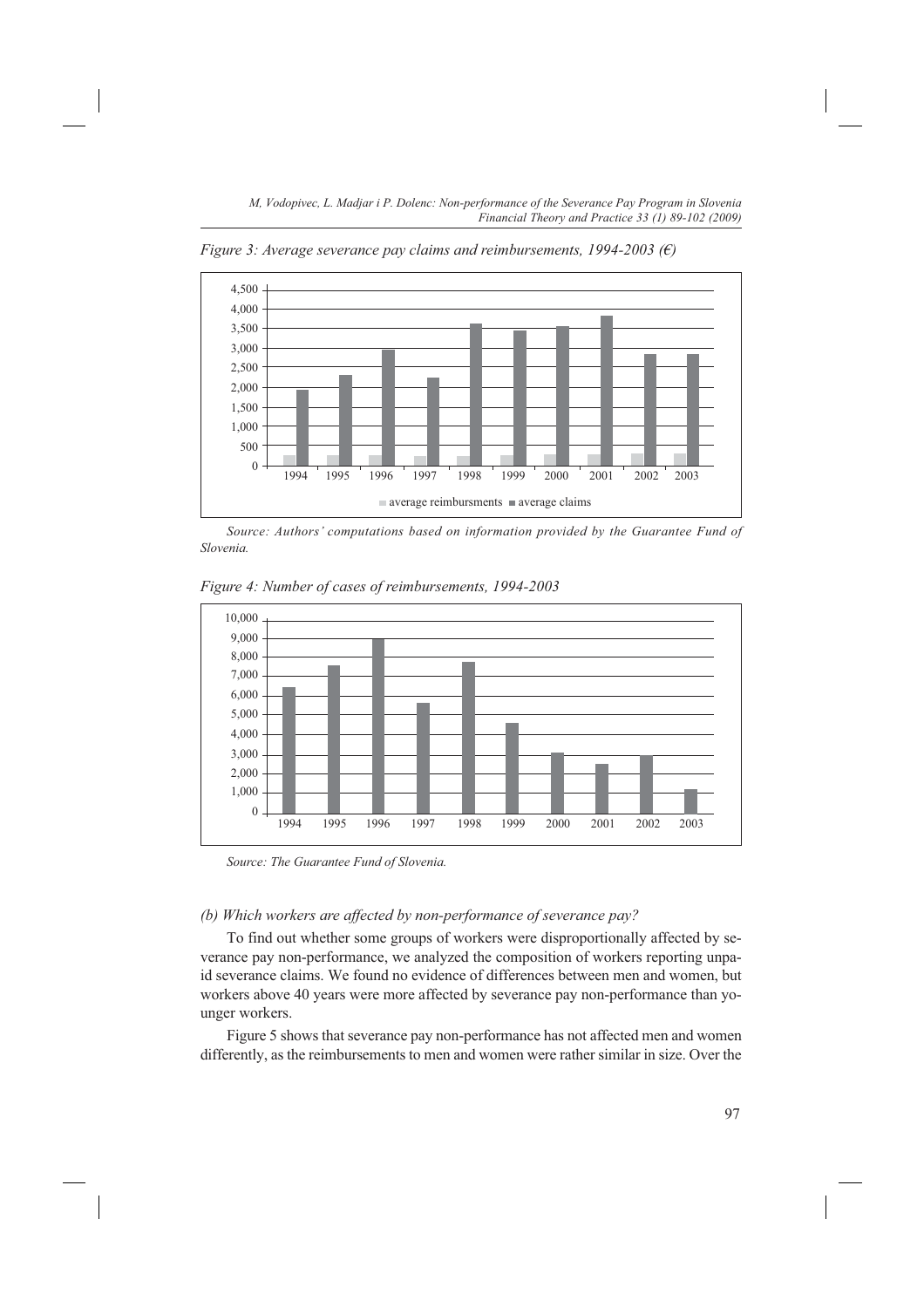1994-2003 period, the Guarantee Fund paid 50.8 percent of total severance pay reimbursements to women and 49.2 percent to men), which correspond well to the employment shares of these groups (in 2000, men represented 51 percent of total employment and women 49 percent).



*Figure 5 Structure of severance pay reimbursements by gender, 2000 (%)*

*Source: The Guarantee Fund of Slovenia.*

Turning to age distribution of claimants, Figure 6 compares the age distribution of severance pay claimants with the age distribution of the active population in Slovenia in the same period (1994-2003). Clearly, among the claimants, workers over 40 years of age are over-represented – while their share in the population is 47 percent and 42 percent for men and women, respectively, their share among the claimants is 64 percent and 51percent for men and women, respectively.

# *(c) Firm characteristics and non-performance*

The last part of our analysis sheds light on characteristics of firms that do pay out severance pay in comparison to those that fail to honor their legal entitlements. The estimation of the multinominal logit model (see Table 2) shows that the larger and the more productive the firm, the more likely it is to honor its severance pay obligations.

### **6 Concluding remarks**

The paper seeks to provide insights into the non-performance problem of severance pay by analyzing the working of this program in Slovenia. Our findings, which are among the very few such results in existence, suggest that severance pay non-performance has been a significant problem in Slovenia. In 2000, only two-thirds of total severance pay obligations were actually honored, a small portion of non-paid severance pay claims was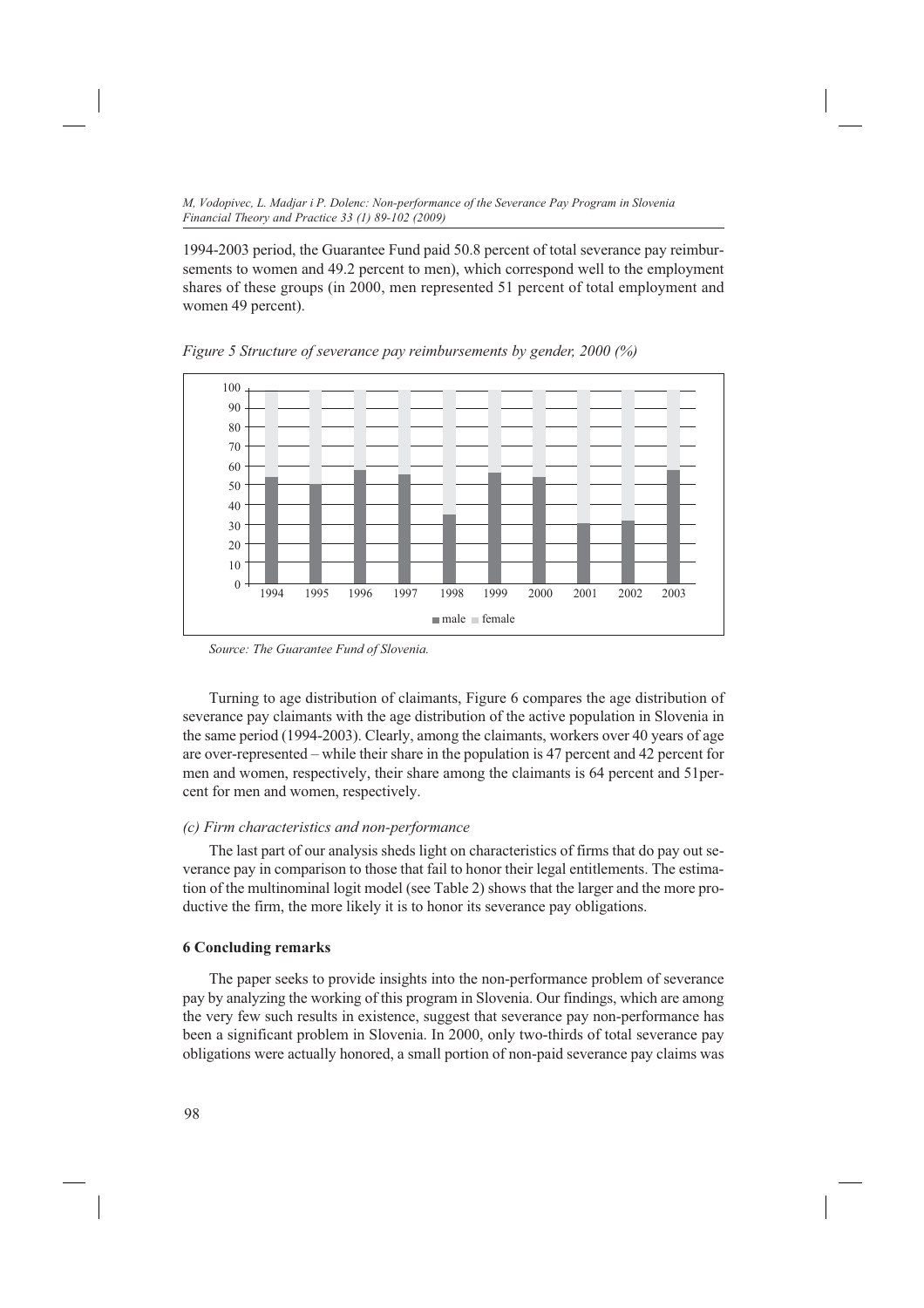

*Figure 6 Age distribution of claimants and active population in Slovenia in 1994-2003 (%)*



*Source: The Guarantee Fund of Slovenia.*

reimbursed by the Guarantee Fund, and the rest – one-third of total obligations – was not paid at all. Moreover, we showed that while both men and women were equally affected, workers older than 40 years were more likely than younger ones to be confronted by severance pay non-performance. And, finally, we also found that among firms that incurred severance pay liabilities, larger and more productive firms were more likely to pay them out.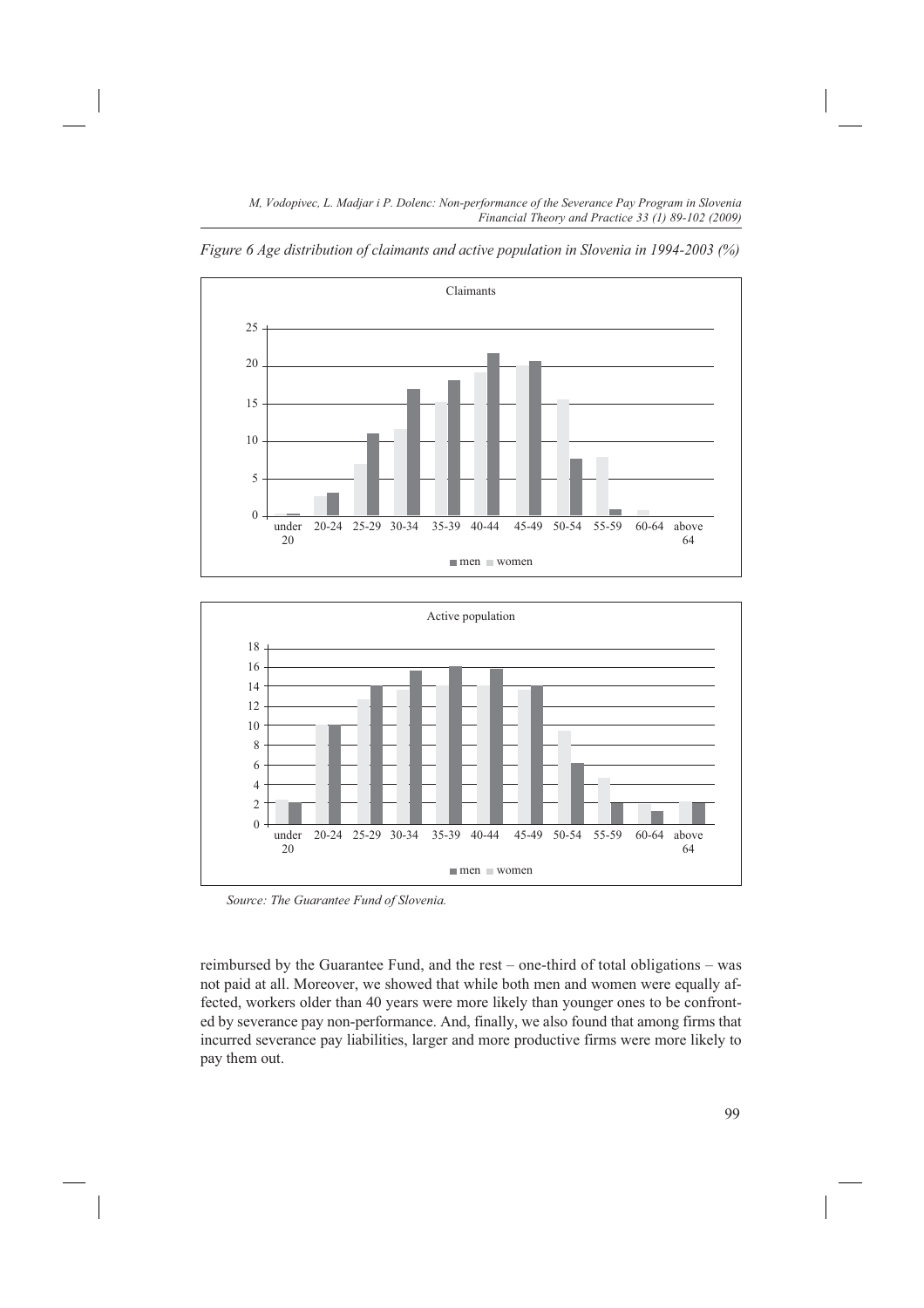# *Table 2 Multinomial logit estimates of the likelihood of severance pay non-performance*

|                                                                                     | <b>Multinomial logit estimates</b> |                                    |             |                                                |      | Descriptive statistics <sup>a</sup> |  |
|-------------------------------------------------------------------------------------|------------------------------------|------------------------------------|-------------|------------------------------------------------|------|-------------------------------------|--|
|                                                                                     | Paying severance<br>obligations    |                                    |             | <b>Failing to pay severance</b><br>obligations |      |                                     |  |
|                                                                                     | Coefficient <sup>b</sup>           | <b>Robust</b><br>standard<br>error | Coefficient | <b>Robust</b><br>standard<br>error             | Mean | <b>Standard</b><br>deviation        |  |
| Efficiency of the firm                                                              | $-0.04$                            | 0.49                               | $-5.76**$   | 2.17                                           | 0.07 | 0.21                                |  |
| Size of the firm (1 if<br>firm's employment<br>exceeds 100 workers.<br>0 otherwise) | $1.38**$                           | 0.28                               | 0.47        | 0.88                                           | 0.61 | 0.49                                |  |
| Constant                                                                            | $-2.86**$                          | 0.25                               | $-5.35**$   | 0.81                                           |      |                                     |  |
| No. of observations                                                                 | 816                                |                                    |             |                                                |      |                                     |  |
| Pseudo $\mathbb{R}^2$                                                               | 0.056                              |                                    |             |                                                |      |                                     |  |

*Notes: The definition of dependent variable: not incurring severance obligations is taken as a baseline, and incurring severance obligations and paying them, and incurring severance obligations and failing to pay them, as other options.*

*a Mean value of dependent variable is 0.08, and its standard error is 0.27.*

*b Significance at 1 and 5 percent levels are indicated by '\*\*' and '\*', respectively.*

Taken together, these findings shed rather negative light on severance pay as an income protection program for the unemployed. First, the program fails to protect a significant share of those who are legally entitled to such protection – even after the introduction of the Guarantee Fund. Second, the program is prone to creating inequities, as it disproportionally affected older workers. At the same time, our findings also provide some clues about how to make the program more effective. The fact that less productive – and hence less profitable – firms are less likely to honor their obligations suggests that nonperformance is strongly related to the non-funded nature and limited risk-pooling of severance pay, which leads to the recommendation for severance pay to be converted to a funded program.

Let us conclude with recommendations for the better coordination of severance pay with other income support systems for the unemployed. First, countries with both unemployment insurance and severance pay programs (Slovenia being one of them) can save on costs without reducing insurance by better coordination of payments under the two programs. That is, unemployment insurance eligibility rules could be adjusted so that insurance benefits would only start after the severance benefits "expire," that is, after *n* months, if the individual received *n* monthly wages as the severance payment (such a program is in place in some developed countries, for example, in Canada – see Vodopivec 2004).

Another possibility – explicitly addressing the non-performance problem – is the conversion of severance pay to pre-funded unemployment insurance savings accounts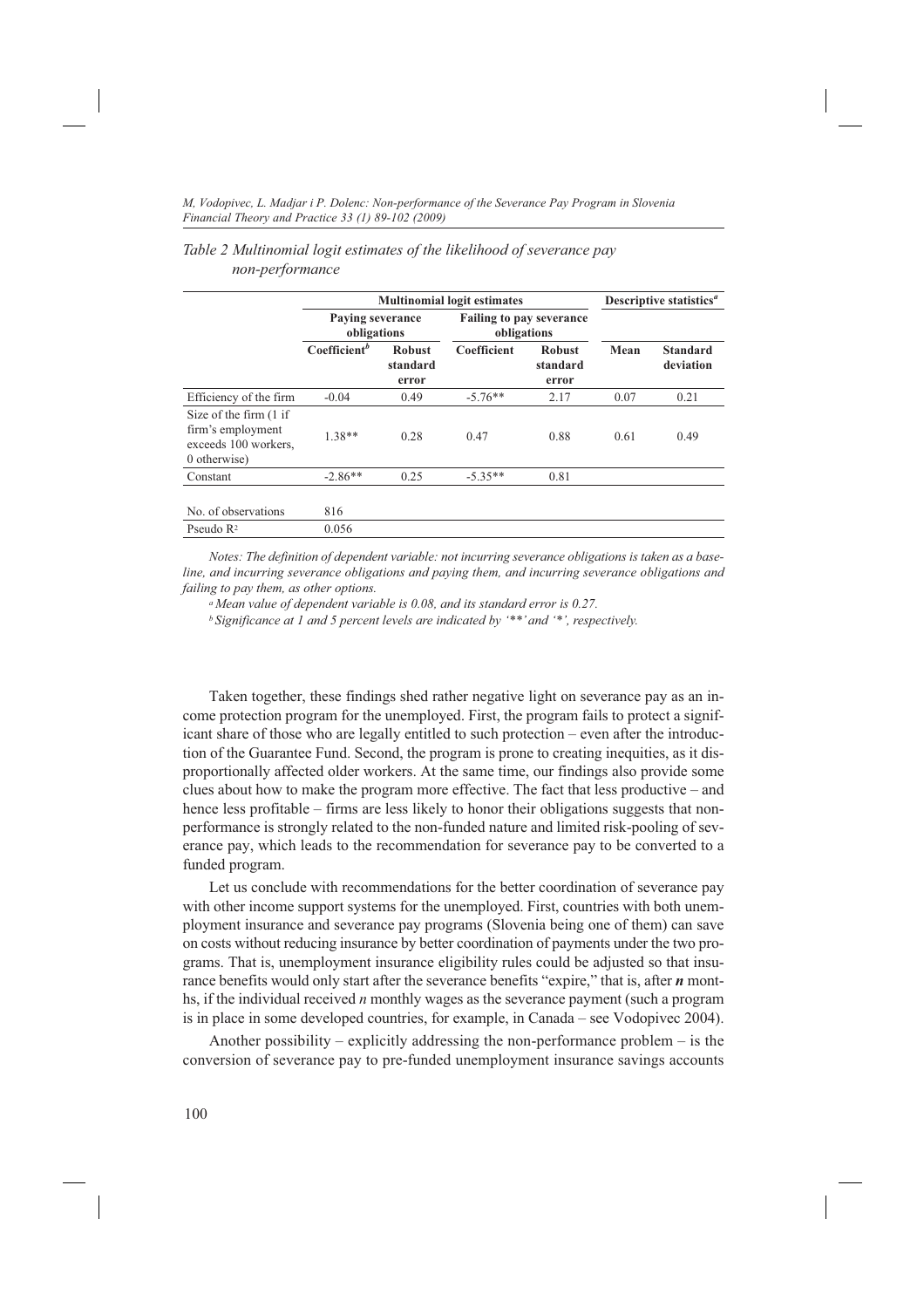(UISAs), a reform implemented by Austria in 2002.8 Besides correcting for the non-performance problem, UISAs would improve efficiency by removing obstacles to labor market flexibility and reducing litigation costs. Lastly, the most radical option is the introduction of an integrated severance and UI system (the Chilean model), consisting of two components: UISAs and a solidarity fund, with benefit recipients first drawing benefits from their UISAs and upon depletion, reverting to the solidarity fund (for details of the reform, see Acevedo *et al.* 2006, and for theoretical considerations, Parsons 2008).

# LITERATURE

**Acevedo, G., Eskenazi, P. and Pagés, C., 2006.** "Unemployment Insurance in Chile: A New Model of Income Support for Unemployed Workers". *Social Protection Discussion Paper,* No. 0612. Washington D.C: The World Bank.

**Addison, J. and Teixeira, P., 2001.** "The Economics of Employment Protection." *IZA Discussion Paper,* No. 381. Bonn: Institute for the Study of Labor (IZA).

**Holzmann R., Iyer, K. and Vodopivec, M., 2008.** "Severance Pay Programs around the World: Rationale, Status, and Reforms" in R. Holzmann and M. Vodopivec, eds. *Mandated Severance Pay Programs: An International Perspective on Status, Concepts and Reforms.* Washington, D.C: World Bank, forthcoming.

**Koman, R., Schuh, U. and Weber, A., 2006.** "The Austrian Severance Pay Reform: Toward a Funded Pension". *Empirica,* 32 (3), 255-274.

**Kresal Šoltes, K., 1997.** "Novosti pri varstvu delavskih terjatev v primeru insolventnosti delodajalca." *Podjetje in delo* 5 (23), 519-528.

**MacIsaac, D. and Rama, M., 2000.** *Mandatory Severance Pay in Peru: An Assessment of Its Coverage and Effects Using Panel Data.* Washington, D.C.: World Bank, Development Research Group, Public Service Delivery.

**Mansor, N. [et al.], 2001.** "Malaysia: Protecting Workers and Fostering Growth" in G. Betcherman and R. Islam, eds. *East Asian Labor Market and the Economic Crisis: Impacts, Responses, and Lessons.* Washington, D.C.: World Bank.

**OECD, 1999.** *Employment Outlook.* Paris: OECD.

**Orazem, P. F and Vodopivec, M., 2008.** "Do Market Pressures Induce Economic Efficiency? The Case of Slovenian Manufacturing, 1994-2001." *Southern Economic Journal,* forthcoming.

<sup>&</sup>lt;sup>8</sup> In 2002, Austria converted its severance pay to a fully funded contributory system akin to unemployment insurance savings accounts (Koman, Schuh, and Weber 2005). The reform extended the entitlement to workers with short tenures and removed obstacles to worker mobility, granting full portability and allowing the accumulation of benefits from the beginning of an employment spell. Employers pay 1.5 percent of each worker's salary to each individual worker, with resources held in a central account and invested in the capital market. Laid-off workers with job tenure of three years or more can withdraw accumulations in their accounts or keep them and claim them upon retirement. Workers who separate voluntarily or have tenures of less than three years are denied the right of immediate withdrawal, a feature that may hinder worker mobility.